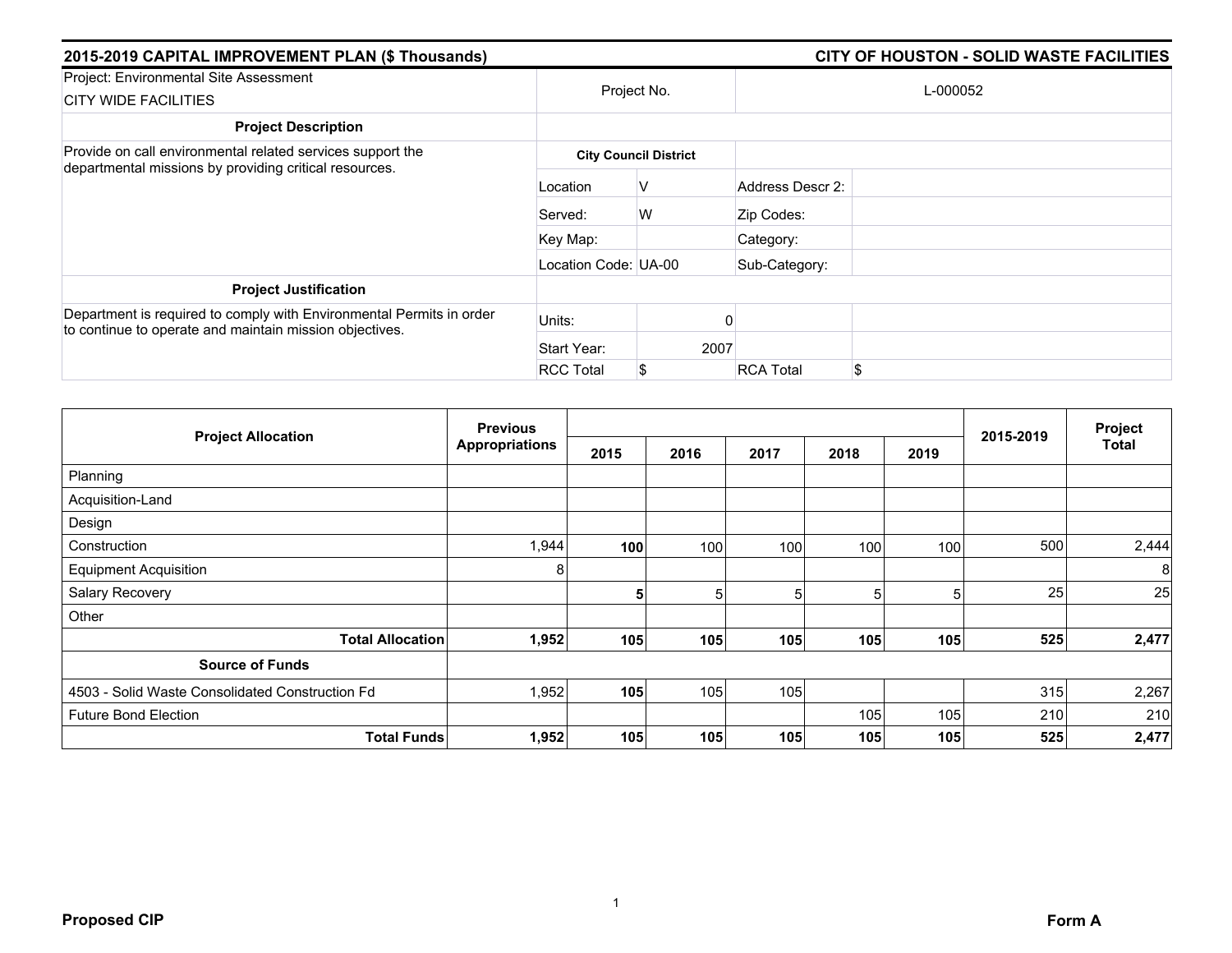| 2015-2019 CAPITAL IMPROVEMENT PLAN (\$ Thousands)                                                                                                                                         |                      | CITY OF HOUSTON - SOLID WASTE FACILITIES |                  |                |  |  |
|-------------------------------------------------------------------------------------------------------------------------------------------------------------------------------------------|----------------------|------------------------------------------|------------------|----------------|--|--|
| Project: Recycling, Waste Mgmt Projects & Gardens<br><b>VARIOUS LOCATIONS</b>                                                                                                             | Project No.          |                                          | L-000078         |                |  |  |
| <b>Project Description</b>                                                                                                                                                                |                      |                                          |                  |                |  |  |
| The facility will provide a convenient location and outlet for<br>residents to dispose of material rather than illegally dumping it.                                                      |                      | <b>City Council District</b>             |                  |                |  |  |
| Increased waste diversion and reduction in material being<br>landfilled will be accomplished by acceptance of recyclable<br>material.                                                     | Location             | ν                                        | Address Descr 2: |                |  |  |
|                                                                                                                                                                                           | Served:              | W                                        | Zip Codes:       | <b>VARIOUS</b> |  |  |
|                                                                                                                                                                                           | Key Map:             |                                          | Category:        |                |  |  |
|                                                                                                                                                                                           | Location Code: UA-00 |                                          | Sub-Category:    |                |  |  |
| <b>Project Justification</b>                                                                                                                                                              |                      |                                          |                  |                |  |  |
| Illegal dumping is an ongoing problem that increases operational<br>costs and contributes to neighborhood blight and lower property                                                       | Units:               |                                          |                  |                |  |  |
| values. There is a need to increase waste diversion to lower ever<br>increasing landfill costs. There is a lack of community outreach<br>and involvement to meet departmental objectives. | Start Year:          |                                          |                  |                |  |  |
|                                                                                                                                                                                           | <b>RCC Total</b>     |                                          | <b>RCA Total</b> | S              |  |  |

| <b>Project Allocation</b>                       | <b>Previous</b>       |       |      |       |      |      | 2015-2019 | Project      |
|-------------------------------------------------|-----------------------|-------|------|-------|------|------|-----------|--------------|
|                                                 | <b>Appropriations</b> | 2015  | 2016 | 2017  | 2018 | 2019 |           | <b>Total</b> |
| Planning                                        |                       |       |      |       |      |      |           |              |
| Acquisition-Land                                |                       | 1,700 |      |       |      |      | 1,700     | 1,700        |
| Design                                          |                       | 485   |      |       |      |      | 485       | 485          |
| Construction                                    |                       |       |      | 4,695 |      |      | 4,695     | 4,695        |
| <b>Equipment Acquisition</b>                    |                       |       |      |       |      |      |           |              |
| Salary Recovery                                 |                       | 53    |      | 53    | 53   | 27   | 186       | 186          |
| Other                                           |                       | 8     |      | 82    |      |      | 91        | 91           |
| <b>Total Allocation</b>                         |                       | 2,246 |      | 4,830 | 53   | 27   | 7,156     | 7,156        |
| <b>Source of Funds</b>                          |                       |       |      |       |      |      |           |              |
| 4503 - Solid Waste Consolidated Construction Fd |                       | 2,246 |      | 4,830 |      |      | 7,077     | 7,077        |
| <b>Future Bond Election</b>                     |                       |       |      |       | 53   | 27   | 80        | 80           |
| <b>Total Funds</b>                              |                       | 2,246 |      | 4,830 | 53   | 27   | 7,156     | 7,156        |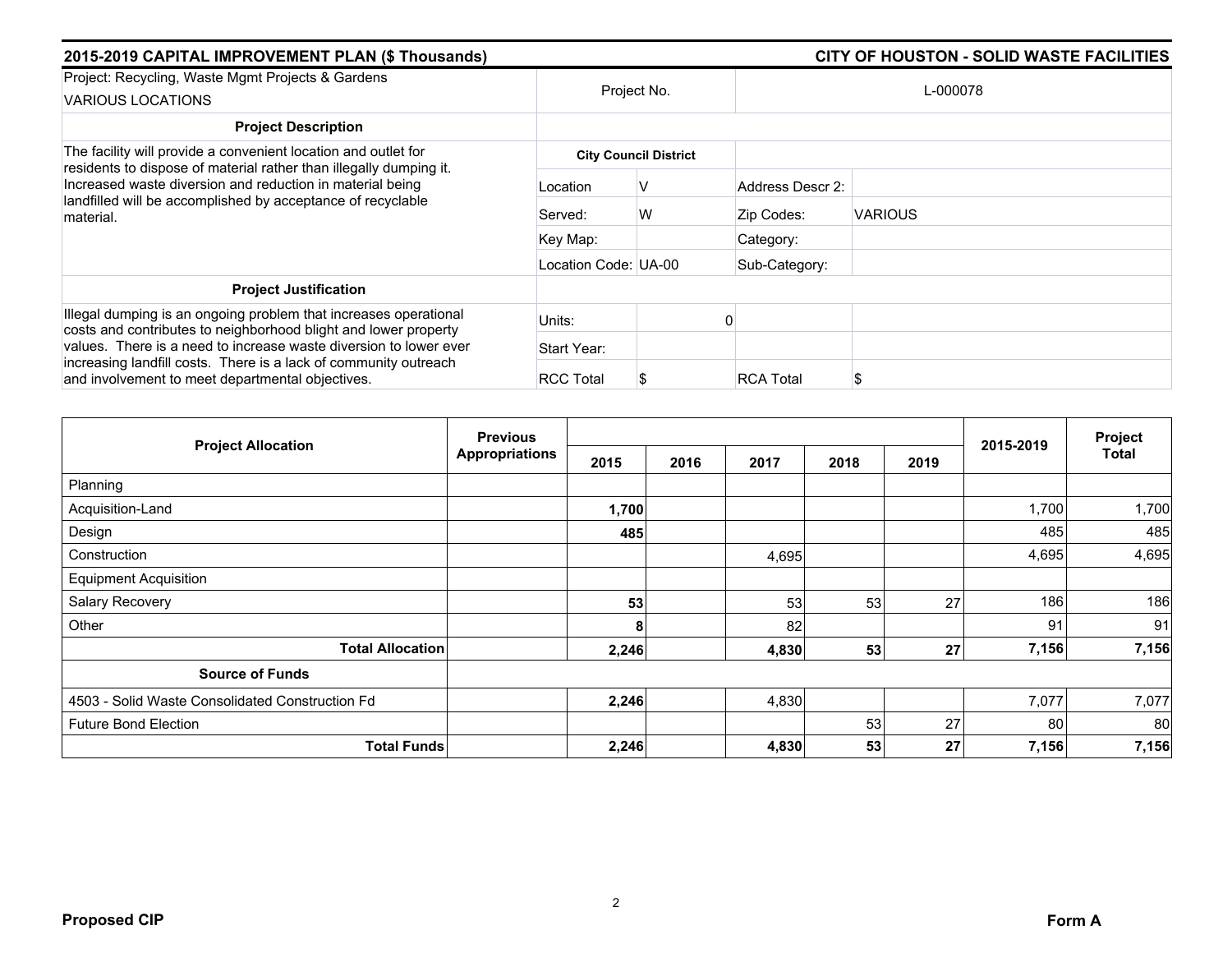| 2015-2019 CAPITAL IMPROVEMENT PLAN (\$ Thousands)                                                                                                              |                      |                              | <b>CITY OF HOUSTON - SOLID WASTE FACILITIES</b> |                |  |  |  |
|----------------------------------------------------------------------------------------------------------------------------------------------------------------|----------------------|------------------------------|-------------------------------------------------|----------------|--|--|--|
| Project: Fuel Tank Maintenance and Replacement<br><b>CITY WIDE FACILITIES</b>                                                                                  |                      | Project No.                  |                                                 | L-000080       |  |  |  |
| <b>Project Description</b>                                                                                                                                     |                      |                              |                                                 |                |  |  |  |
| Environmental services consist of underground storage tanks removal                                                                                            |                      | <b>City Council District</b> |                                                 |                |  |  |  |
| and replacement, demolition, assessments, remediation, and project<br>management.                                                                              | Location             | V                            | Address Descr 2:                                |                |  |  |  |
|                                                                                                                                                                | Served:              | W                            | Zip Codes:                                      | <b>VARIOUS</b> |  |  |  |
|                                                                                                                                                                | Key Map:             |                              | Category:                                       |                |  |  |  |
|                                                                                                                                                                | Location Code: UA-00 |                              | Sub-Category:                                   |                |  |  |  |
| <b>Project Justification</b>                                                                                                                                   |                      |                              |                                                 |                |  |  |  |
| Risks of contaminated soil and ground water increase exponentially<br>as aging pollution prone assets such as underground storage tanks<br>remain underground. | Units:               |                              |                                                 |                |  |  |  |
|                                                                                                                                                                | Start Year:          |                              |                                                 |                |  |  |  |
|                                                                                                                                                                | <b>RCC Total</b>     | S                            | <b>RCA Total</b>                                | \$             |  |  |  |

| <b>Project Allocation</b>                       | <b>Previous</b>       |      |      |      | 2015-2019 | Project |     |              |
|-------------------------------------------------|-----------------------|------|------|------|-----------|---------|-----|--------------|
|                                                 | <b>Appropriations</b> | 2015 | 2016 | 2017 | 2018      | 2019    |     | <b>Total</b> |
| Planning                                        |                       |      |      |      |           |         |     |              |
| Acquisition-Land                                |                       |      |      |      |           |         |     |              |
| Design                                          |                       |      |      |      |           |         |     |              |
| Construction                                    |                       |      | 875  |      |           |         | 875 | 875          |
| <b>Equipment Acquisition</b>                    |                       |      |      |      |           |         |     |              |
| Salary Recovery                                 |                       |      | 44   |      |           |         | 44  | 44           |
| Other                                           |                       |      |      |      |           |         |     |              |
| <b>Total Allocation</b>                         |                       |      | 919  |      |           |         | 919 | 919          |
| <b>Source of Funds</b>                          |                       |      |      |      |           |         |     |              |
| 4503 - Solid Waste Consolidated Construction Fd |                       |      | 919  |      |           |         | 919 | 919          |
|                                                 | <b>Total Funds</b>    |      | 919  |      |           |         | 919 | 919          |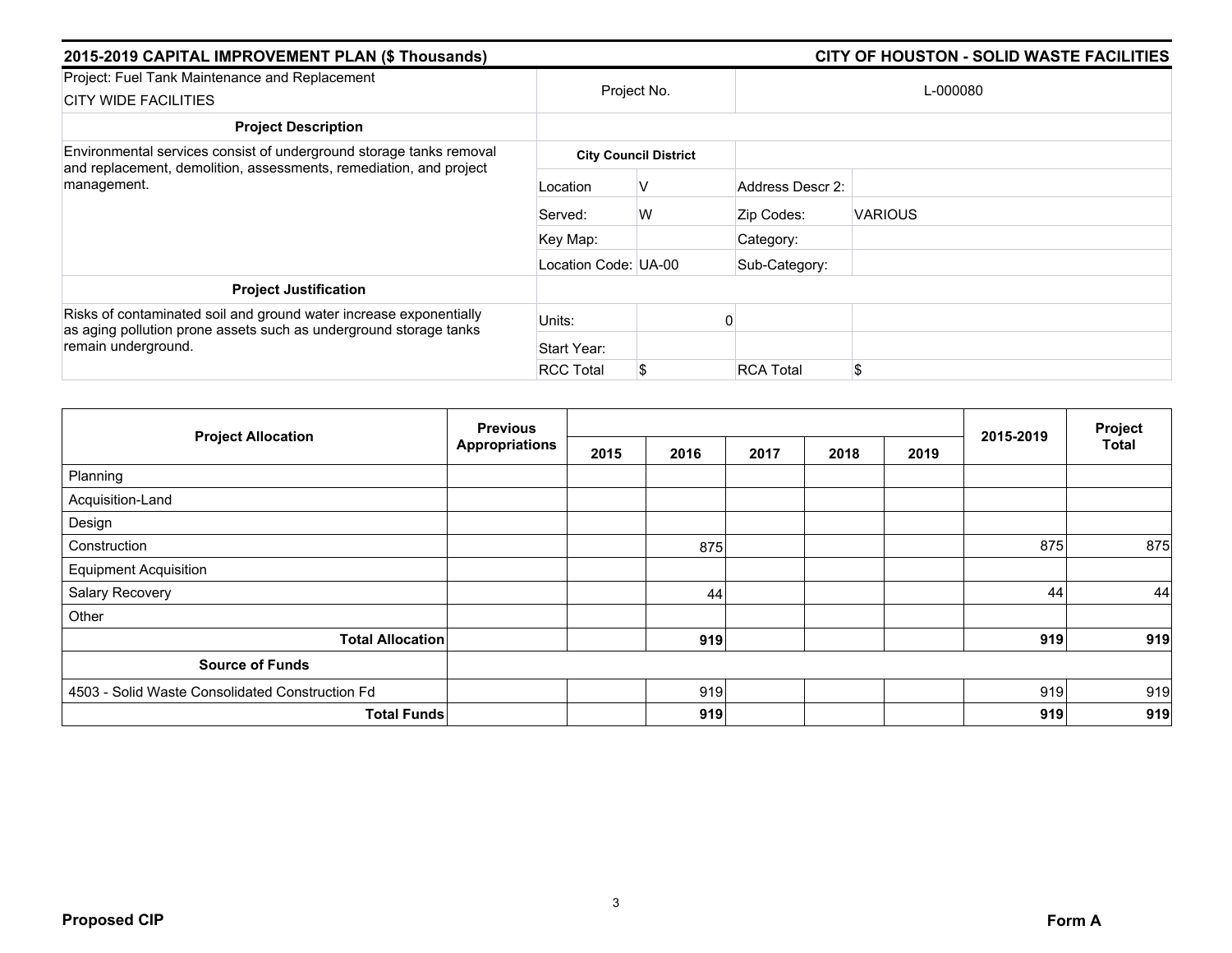| 2015-2019 CAPITAL IMPROVEMENT PLAN (\$ Thousands)                                                                                                                                                                                                                                                      |                      | <b>CITY OF HOUSTON - SOLID WASTE FACILITIES</b> |                  |          |  |  |
|--------------------------------------------------------------------------------------------------------------------------------------------------------------------------------------------------------------------------------------------------------------------------------------------------------|----------------------|-------------------------------------------------|------------------|----------|--|--|
| Project: Westpark Renovations<br>5900 WESTPARK                                                                                                                                                                                                                                                         |                      | Project No.                                     |                  | L-000082 |  |  |
| <b>Project Description</b>                                                                                                                                                                                                                                                                             |                      |                                                 |                  |          |  |  |
| Upgrade facility to meet current building standards and provide<br>needed and required capacity asked for by residents.                                                                                                                                                                                |                      | <b>City Council District</b>                    |                  |          |  |  |
|                                                                                                                                                                                                                                                                                                        | Location             |                                                 | Address Descr 2: |          |  |  |
|                                                                                                                                                                                                                                                                                                        | Served:              | W                                               | Zip Codes:       | 77057    |  |  |
|                                                                                                                                                                                                                                                                                                        | Key Map:             |                                                 | Category:        |          |  |  |
|                                                                                                                                                                                                                                                                                                        | Location Code: UA-00 |                                                 | Sub-Category:    |          |  |  |
| <b>Project Justification</b>                                                                                                                                                                                                                                                                           |                      |                                                 |                  |          |  |  |
| Facility is in need of modernization to meet current building<br>standards since it has not been upgraded since construction had been<br>completed in 1975. Additionally, facility is heavily utilized<br>and relied upon by residents to provide a drop-off point for<br>recycling of their material. | Units:               |                                                 |                  |          |  |  |
|                                                                                                                                                                                                                                                                                                        | Start Year:          |                                                 |                  |          |  |  |
|                                                                                                                                                                                                                                                                                                        | <b>RCC Total</b>     | S                                               | <b>RCA Total</b> | S        |  |  |

|                                                 | <b>Previous</b>       |                 |      |      | 2015-2019 | Project |     |              |
|-------------------------------------------------|-----------------------|-----------------|------|------|-----------|---------|-----|--------------|
| <b>Project Allocation</b>                       | <b>Appropriations</b> | 2015            | 2016 | 2017 | 2018      | 2019    |     | <b>Total</b> |
| Planning                                        |                       |                 |      |      |           |         |     |              |
| Acquisition-Land                                |                       |                 |      |      |           |         |     |              |
| Design                                          |                       |                 | 55   |      |           |         | 55  | 55           |
| Construction                                    |                       |                 |      | 550  |           |         | 550 | 550          |
| <b>Equipment Acquisition</b>                    |                       |                 |      |      |           |         |     |              |
| Salary Recovery                                 |                       | 12 <sub>1</sub> | 25   | 25   | 12        |         | 74  | 74           |
| Other                                           |                       |                 |      | 10   |           |         | 11  | 11           |
| <b>Total Allocation</b>                         |                       | 12              | 80   | 584  | 12        |         | 689 | 689          |
| <b>Source of Funds</b>                          |                       |                 |      |      |           |         |     |              |
| 4503 - Solid Waste Consolidated Construction Fd |                       | 12              | 80   | 584  |           |         | 677 | 677          |
| <b>Future Bond Election</b>                     |                       |                 |      |      | 12        |         | 12  | 12           |
| <b>Total Funds</b>                              |                       | 12              | 80   | 584  | 12        |         | 689 | 689          |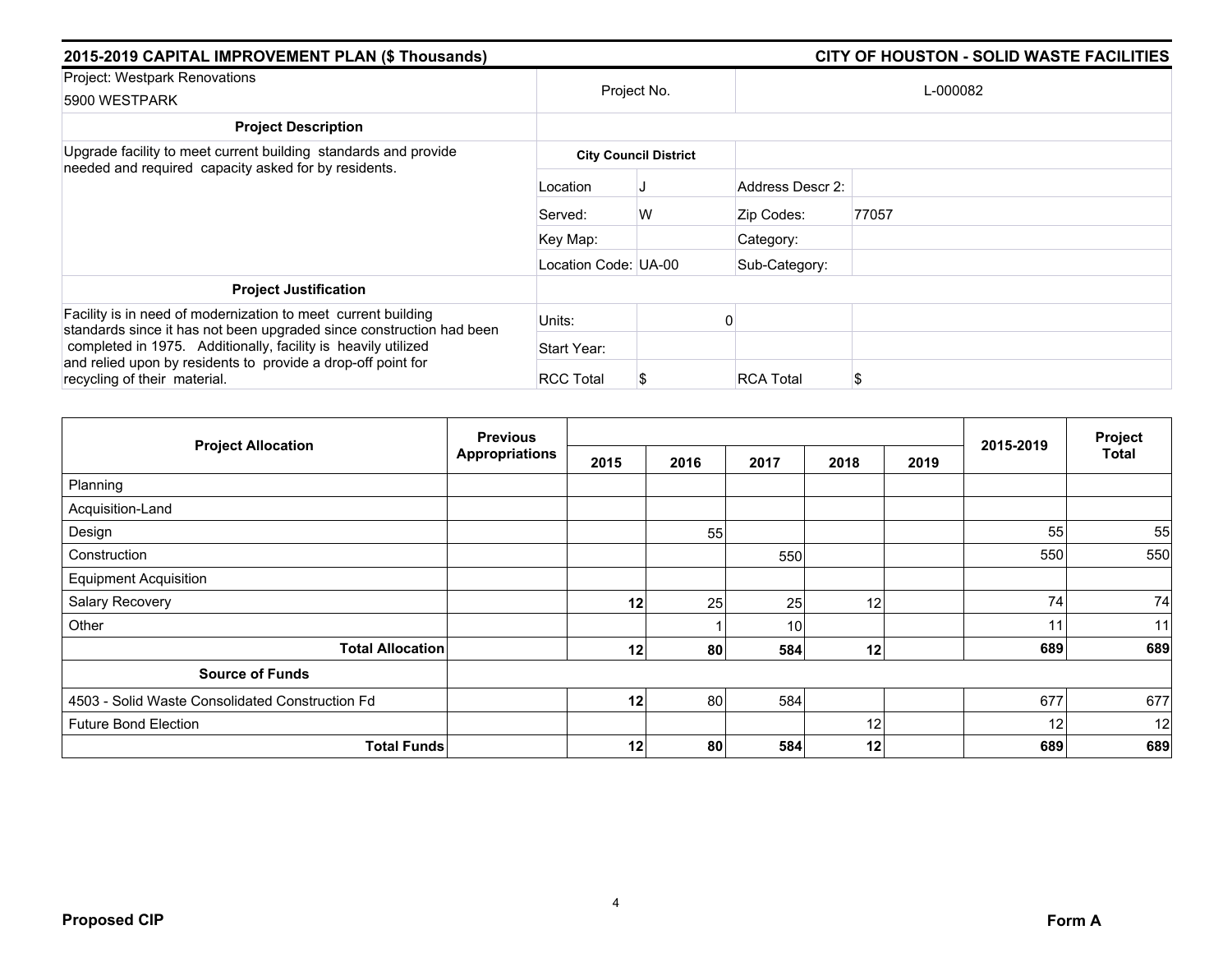| 2015-2019 CAPITAL IMPROVEMENT PLAN (\$ Thousands)                                                                     |                       | CITY OF HOUSTON - SOLID WASTE FACILITIES |                  |          |  |  |
|-----------------------------------------------------------------------------------------------------------------------|-----------------------|------------------------------------------|------------------|----------|--|--|
| Project: Central Depository Renovation<br>2240 CENTRAL                                                                |                       | Project No.                              |                  | L-000083 |  |  |
| <b>Project Description</b>                                                                                            |                       |                                          |                  |          |  |  |
| Expand facility to meet growing demand and reduce illegal dumping                                                     |                       | <b>City Council District</b>             |                  |          |  |  |
|                                                                                                                       | Location              |                                          | Address Descr 2: |          |  |  |
|                                                                                                                       | Served:               | W                                        | Zip Codes:       | 77017    |  |  |
|                                                                                                                       | Key Map:              |                                          | Category:        |          |  |  |
|                                                                                                                       | Location Code: SW-021 |                                          | Sub-Category:    |          |  |  |
| <b>Project Justification</b>                                                                                          |                       |                                          |                  |          |  |  |
| Use of this depository by citizens has experienced tremendous growth<br>and facility is in need of expanded capacity. | Units:                |                                          |                  |          |  |  |
|                                                                                                                       | Start Year:           |                                          |                  |          |  |  |
|                                                                                                                       | <b>RCC Total</b>      | \$                                       | <b>RCA Total</b> | \$       |  |  |

|                                                 | <b>Previous</b>       |                 |      |      |      |      | 2015-2019 | Project |
|-------------------------------------------------|-----------------------|-----------------|------|------|------|------|-----------|---------|
| <b>Project Allocation</b>                       | <b>Appropriations</b> | 2015            | 2016 | 2017 | 2018 | 2019 |           | Total   |
| Planning                                        |                       |                 |      |      |      |      |           |         |
| Acquisition-Land                                |                       |                 |      |      |      |      |           |         |
| Design                                          |                       |                 | 40   |      |      |      | 40        | 40      |
| Construction                                    |                       |                 |      | 400  |      |      | 400       | 400     |
| <b>Equipment Acquisition</b>                    |                       |                 |      |      |      |      |           |         |
| Salary Recovery                                 |                       | 12              | 25   | 25   | 12   |      | 74        | 74      |
| Other                                           |                       |                 |      |      |      |      |           | 7       |
| <b>Total Allocation</b>                         |                       | 12 <sub>1</sub> | 65   | 432  | 12   |      | 521       | 521     |
| <b>Source of Funds</b>                          |                       |                 |      |      |      |      |           |         |
| 4503 - Solid Waste Consolidated Construction Fd |                       | 12              | 65   | 432  |      |      | 508       | 508     |
| <b>Future Bond Election</b>                     |                       |                 |      |      | 12   |      | 12        | 12      |
| <b>Total Funds</b>                              |                       | 12              | 65   | 432  | 12   |      | 521       | 521     |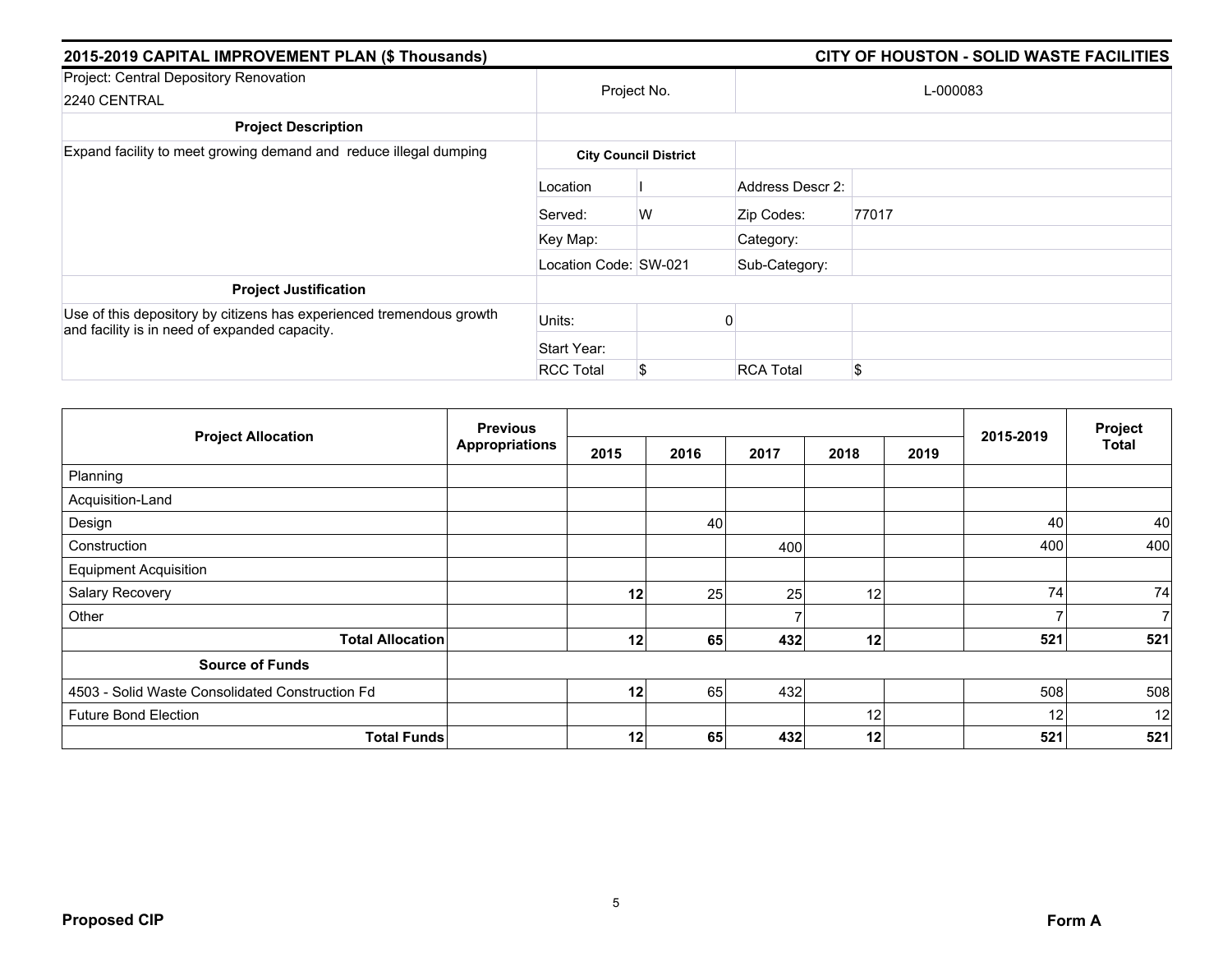| 2015-2019 CAPITAL IMPROVEMENT PLAN (\$ Thousands)                                                                                                                                                                                         |                      | <b>CITY OF HOUSTON - SOLID WASTE FACILITIES</b> |                  |          |  |  |
|-------------------------------------------------------------------------------------------------------------------------------------------------------------------------------------------------------------------------------------------|----------------------|-------------------------------------------------|------------------|----------|--|--|
| Project: Concrete Driveway Partition<br>1502 CENTRAL                                                                                                                                                                                      |                      | Project No.                                     |                  | L-000085 |  |  |
| <b>Project Description</b>                                                                                                                                                                                                                |                      |                                                 |                  |          |  |  |
| Southeast Service Center concrete parking, driveway, and joints                                                                                                                                                                           |                      | <b>City Council District</b>                    |                  |          |  |  |
| shares traffic with private vendor by providing access to city waste<br>transfer station. The driveway have shown severe stress cracks,<br>over 1" settlements between concrete panels, joint failures, and<br>history of costly repairs. | Location             |                                                 | Address Descr 2: |          |  |  |
|                                                                                                                                                                                                                                           | Served:              | W                                               | Zip Codes:       | 77012    |  |  |
|                                                                                                                                                                                                                                           | Key Map:             |                                                 | Category:        |          |  |  |
|                                                                                                                                                                                                                                           | Location Code: UA-00 |                                                 | Sub-Category:    |          |  |  |
| <b>Project Justification</b>                                                                                                                                                                                                              |                      |                                                 |                  |          |  |  |
| Separate private transfer station traffic from city operation<br>traffic in order to increase cost accountability.                                                                                                                        | Units:               |                                                 |                  |          |  |  |
|                                                                                                                                                                                                                                           | Start Year:          | 2014                                            |                  |          |  |  |
|                                                                                                                                                                                                                                           | <b>RCC Total</b>     | S                                               | <b>RCA Total</b> |          |  |  |

| <b>Project Allocation</b>                       | <b>Previous</b><br><b>Appropriations</b> |      |      |      | 2015-2019 | Project |     |              |
|-------------------------------------------------|------------------------------------------|------|------|------|-----------|---------|-----|--------------|
|                                                 |                                          | 2015 | 2016 | 2017 | 2018      | 2019    |     | <b>Total</b> |
| Planning                                        |                                          |      |      |      |           |         |     |              |
| Acquisition-Land                                |                                          |      |      |      |           |         |     |              |
| Design                                          |                                          |      |      |      |           |         |     |              |
| Construction                                    | 45                                       | 100  | 100  |      |           |         | 200 | 245          |
| <b>Equipment Acquisition</b>                    |                                          |      |      |      |           |         |     |              |
| Salary Recovery                                 |                                          | 25   | 25   | 12   |           |         | 61  | 61           |
| Other                                           |                                          |      |      |      |           |         |     |              |
| <b>Total Allocation</b>                         | 45                                       | 125  | 125  | 12   |           |         | 261 | 306          |
| <b>Source of Funds</b>                          |                                          |      |      |      |           |         |     |              |
| 4503 - Solid Waste Consolidated Construction Fd | 45                                       | 125  | 125  | 12   |           |         | 261 | 306          |
| <b>Total Funds</b>                              | 45                                       | 125  | 125  | 12   |           |         | 261 | 306          |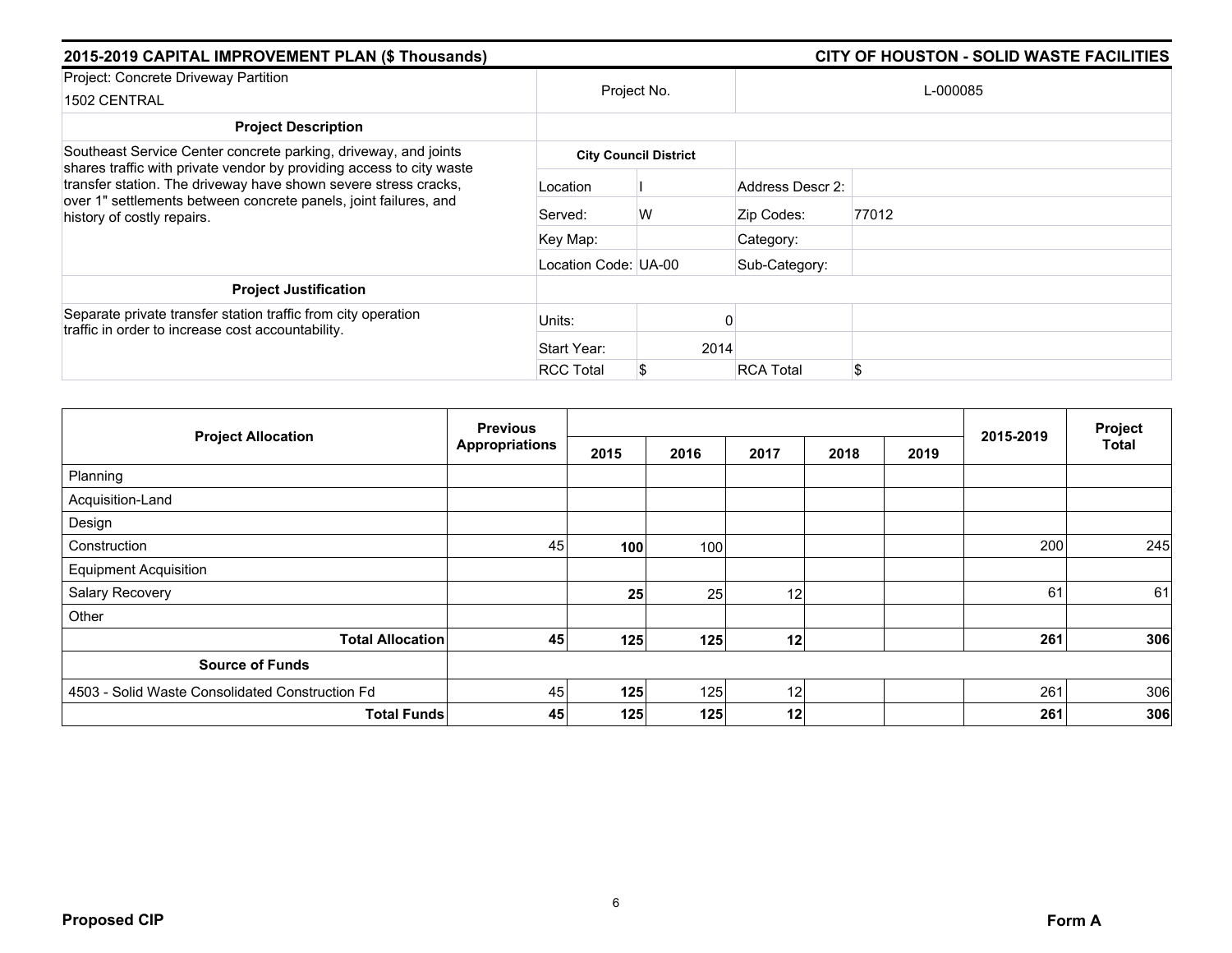| 2015-2019 CAPITAL IMPROVEMENT PLAN (\$ Thousands)                                                |                      |                              |                  |          |  |
|--------------------------------------------------------------------------------------------------|----------------------|------------------------------|------------------|----------|--|
| Project: Concrete Pavement & Joint Repair<br><b>VARIOUS LOCATIONS</b>                            |                      | Project No.                  |                  | L-000086 |  |
| <b>Project Description</b>                                                                       |                      |                              |                  |          |  |
| Repair failing concrete pavement and maintain concrete joints to<br>ensure continuous functions. |                      | <b>City Council District</b> |                  |          |  |
|                                                                                                  | Location             | V                            | Address Descr 2: |          |  |
|                                                                                                  | Served:              | W                            | Zip Codes:       |          |  |
|                                                                                                  | Key Map:             |                              | Category:        |          |  |
|                                                                                                  | Location Code: UA-00 |                              | Sub-Category:    |          |  |
| <b>Project Justification</b>                                                                     |                      |                              |                  |          |  |
| Failure of concrete pavement due to lack of preventive maintenance<br>of the concrete joint.     | Units:               |                              |                  |          |  |
|                                                                                                  | Start Year:          | 2014                         |                  |          |  |
|                                                                                                  | <b>RCC Total</b>     | S                            | <b>RCA Total</b> | \$       |  |

| <b>Project Allocation</b>                       | <b>Previous</b>       |                 |      |      |      |      |           | Project      |
|-------------------------------------------------|-----------------------|-----------------|------|------|------|------|-----------|--------------|
|                                                 | <b>Appropriations</b> | 2015            | 2016 | 2017 | 2018 | 2019 | 2015-2019 | <b>Total</b> |
| Planning                                        |                       |                 |      |      |      |      |           |              |
| Acquisition-Land                                |                       |                 |      |      |      |      |           |              |
| Design                                          |                       |                 |      |      |      |      |           |              |
| Construction                                    | 345                   | 345             | 50   | 50   | 50   | 50   | 545       | 890          |
| <b>Equipment Acquisition</b>                    |                       |                 |      |      |      |      |           |              |
| Salary Recovery                                 |                       | 30 <sup>°</sup> | 30   | 11   | 11   | 11   | 94        | 94           |
| Other                                           |                       |                 |      |      |      |      |           |              |
| <b>Total Allocation</b>                         | 345                   | 375             | 80   | 61   | 61   | 61   | 639       | 984          |
| <b>Source of Funds</b>                          |                       |                 |      |      |      |      |           |              |
| 4503 - Solid Waste Consolidated Construction Fd | 345                   | 375             | 80   | 61   |      |      | 516       | 861          |
| <b>Future Bond Election</b>                     |                       |                 |      |      | 61   | 61   | 123       | 123          |
| <b>Total Funds</b>                              | 345                   | 375             | 80   | 61   | 61   | 61   | 639       | 984          |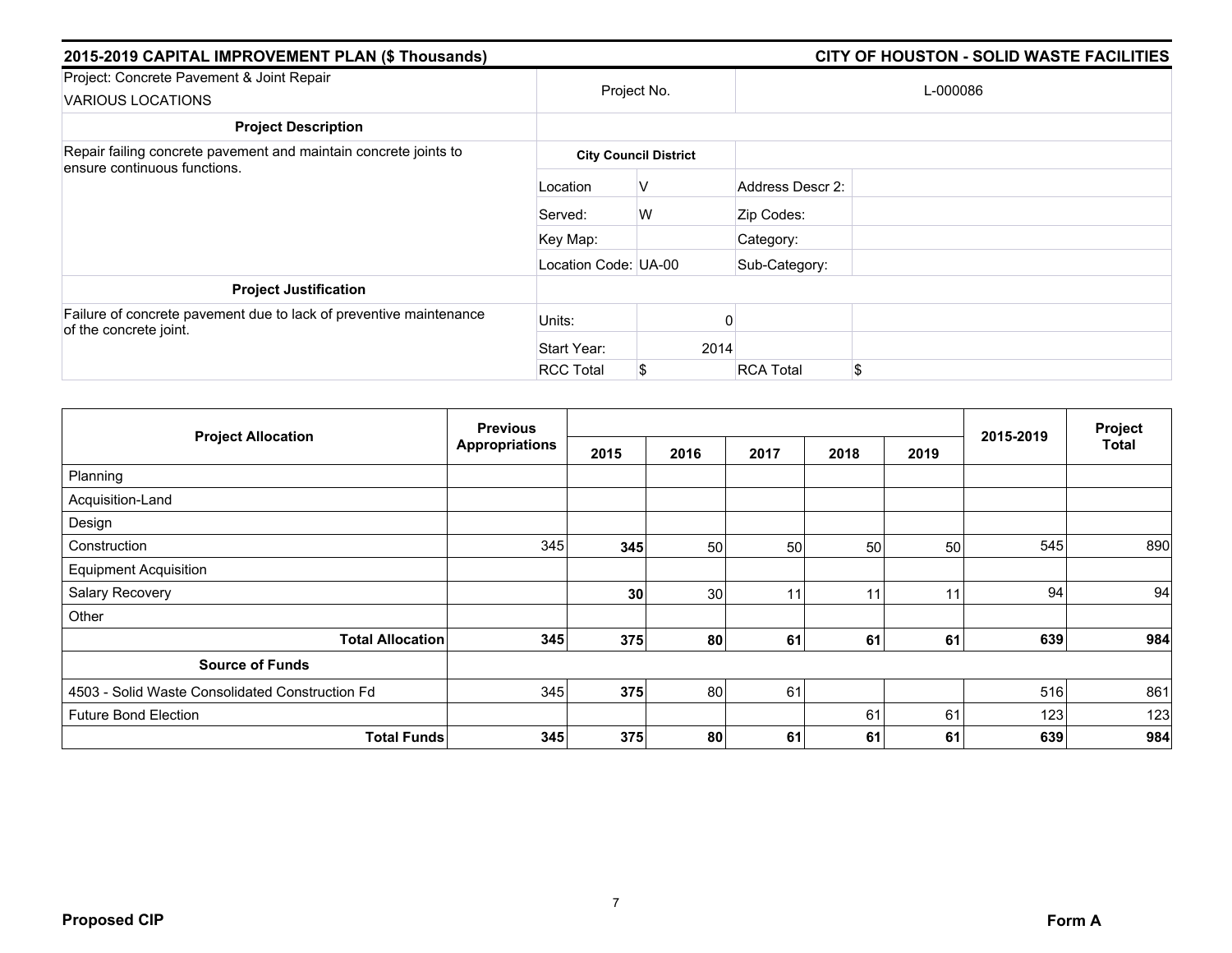| 2015-2019 CAPITAL IMPROVEMENT PLAN (\$ Thousands)                                                   |                      |                              |                  |          |  |
|-----------------------------------------------------------------------------------------------------|----------------------|------------------------------|------------------|----------|--|
| Project: Minor Projects and Renovations                                                             |                      | Project No.                  |                  | L-000090 |  |
| <b>Project Description</b>                                                                          |                      |                              |                  |          |  |
| For unanticipated minor projects, renovations and project costs that<br>are needed during the year. |                      | <b>City Council District</b> |                  |          |  |
|                                                                                                     | Location             | W                            | Address Descr 2: |          |  |
|                                                                                                     | Served:              | W                            | Zip Codes:       |          |  |
|                                                                                                     | Key Map:             |                              | Category:        |          |  |
|                                                                                                     | Location Code: UA-00 |                              | Sub-Category:    |          |  |
| <b>Project Justification</b>                                                                        |                      |                              |                  |          |  |
| For the continued operation of city services and facilities.                                        | Units:               |                              |                  |          |  |
|                                                                                                     | Start Year:          |                              |                  |          |  |
|                                                                                                     | <b>RCC Total</b>     | S                            | <b>RCA Total</b> | \$       |  |

| <b>Project Allocation</b>                       | <b>Previous</b><br><b>Appropriations</b> |      |      |      | 2015-2019 | Project |     |              |
|-------------------------------------------------|------------------------------------------|------|------|------|-----------|---------|-----|--------------|
|                                                 |                                          | 2015 | 2016 | 2017 | 2018      | 2019    |     | <b>Total</b> |
| Planning                                        |                                          |      |      |      |           |         |     |              |
| Acquisition-Land                                |                                          |      |      |      |           |         |     |              |
| Design                                          |                                          |      |      |      |           |         |     |              |
| Construction                                    |                                          | 217  | 119  | 359  | 62        | 50      | 807 | 807          |
| <b>Equipment Acquisition</b>                    |                                          |      |      |      |           |         |     |              |
| Salary Recovery                                 |                                          |      |      |      |           |         |     |              |
| Other                                           |                                          |      |      |      |           |         |     |              |
| <b>Total Allocation</b>                         |                                          | 217  | 119  | 359  | 62        | 50      | 807 | 807          |
| <b>Source of Funds</b>                          |                                          |      |      |      |           |         |     |              |
| 4503 - Solid Waste Consolidated Construction Fd |                                          | 217  | 119  | 359  |           |         | 695 | 695          |
| <b>Future Bond Election</b>                     |                                          |      |      |      | 62        | 50      | 112 | 112          |
| <b>Total Funds</b>                              |                                          | 217  | 119  | 359  | 62        | 50      | 807 | 807          |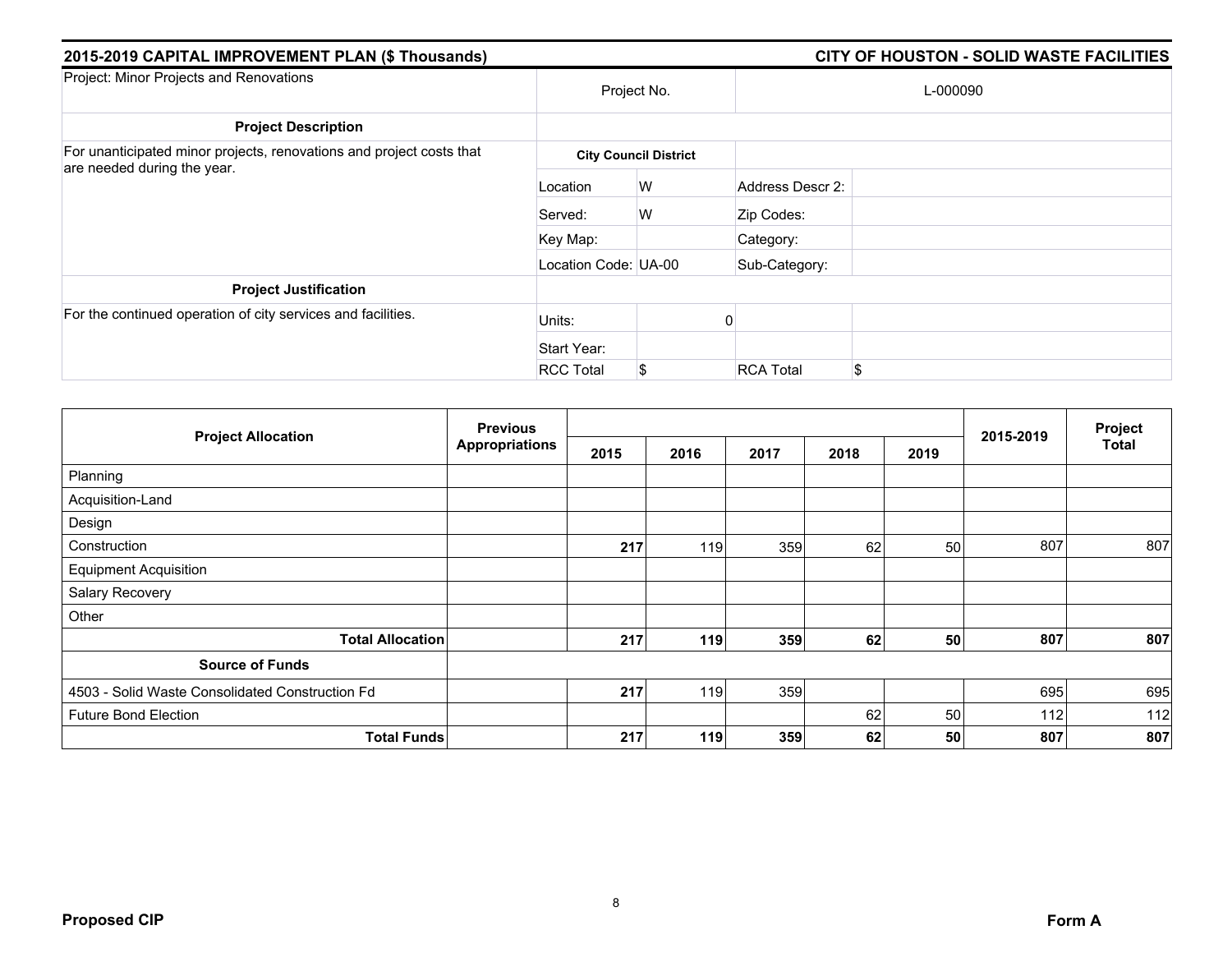| 2015-2019 CAPITAL IMPROVEMENT PLAN (\$ Thousands)                                                                                                                                                                                                                   |                      |                              | <b>CITY OF HOUSTON - SOLID WASTE FACILITIES</b> |    |  |  |  |  |
|---------------------------------------------------------------------------------------------------------------------------------------------------------------------------------------------------------------------------------------------------------------------|----------------------|------------------------------|-------------------------------------------------|----|--|--|--|--|
| Project: Single Stream Recycling Expansion Prog<br><b>VARIOUS LOCATIONS</b>                                                                                                                                                                                         | Project No.          |                              | L-000094                                        |    |  |  |  |  |
| <b>Project Description</b>                                                                                                                                                                                                                                          |                      |                              |                                                 |    |  |  |  |  |
| The SS recycling program will provide each residence with a green                                                                                                                                                                                                   |                      | <b>City Council District</b> |                                                 |    |  |  |  |  |
| 96-gallon wheeled cart for recyclable material. Automated<br>collection trucks, similar to those used for refuse collection,<br>will collect the recyclable material on a bi-weekly basis and<br>transport it to an existing contracted processing center where the | Location             |                              | Address Descr 2:                                |    |  |  |  |  |
|                                                                                                                                                                                                                                                                     | Served:              | W                            | Zip Codes:                                      |    |  |  |  |  |
| material will be sorted and                                                                                                                                                                                                                                         | Key Map:             |                              | Category:                                       |    |  |  |  |  |
|                                                                                                                                                                                                                                                                     | Location Code: UA-00 |                              | Sub-Category:                                   |    |  |  |  |  |
| <b>Project Justification</b>                                                                                                                                                                                                                                        |                      |                              |                                                 |    |  |  |  |  |
| Solid Waste Dept desires to address citizens requests to expand the<br>single stream (SS) recycling program to all residences serviced by<br>the city, currently seventy-two percent (72%) of the city has<br>single stream recycling.                              | Units:               |                              |                                                 |    |  |  |  |  |
|                                                                                                                                                                                                                                                                     | Start Year:          | 2014                         |                                                 |    |  |  |  |  |
|                                                                                                                                                                                                                                                                     | <b>RCC Total</b>     | S                            | <b>RCA Total</b>                                | \$ |  |  |  |  |

| <b>Project Allocation</b>                       | <b>Previous</b>       |       |      | 2015-2019 | Project |      |       |              |
|-------------------------------------------------|-----------------------|-------|------|-----------|---------|------|-------|--------------|
|                                                 | <b>Appropriations</b> | 2015  | 2016 | 2017      | 2018    | 2019 |       | <b>Total</b> |
| Planning                                        |                       |       |      |           |         |      |       |              |
| Acquisition-Land                                |                       |       |      |           |         |      |       |              |
| Design                                          |                       |       |      |           |         |      |       |              |
| Construction                                    |                       |       |      |           |         |      |       |              |
| <b>Equipment Acquisition</b>                    | 5,717                 | 8,610 |      |           |         |      | 8,610 | 14,327       |
| Salary Recovery                                 |                       |       |      |           |         |      |       |              |
| Other                                           |                       |       |      |           |         |      |       |              |
| <b>Total Allocation</b>                         | 5,717                 | 8,610 |      |           |         |      | 8,610 | 14,327       |
| <b>Source of Funds</b>                          |                       |       |      |           |         |      |       |              |
| 1850 - Reimbursement of Equipment/Projects Fund | 5,717                 | 8,610 |      |           |         |      | 8,610 | 14,327       |
| <b>Total Funds</b>                              | 5,717                 | 8,610 |      |           |         |      | 8,610 | 14,327       |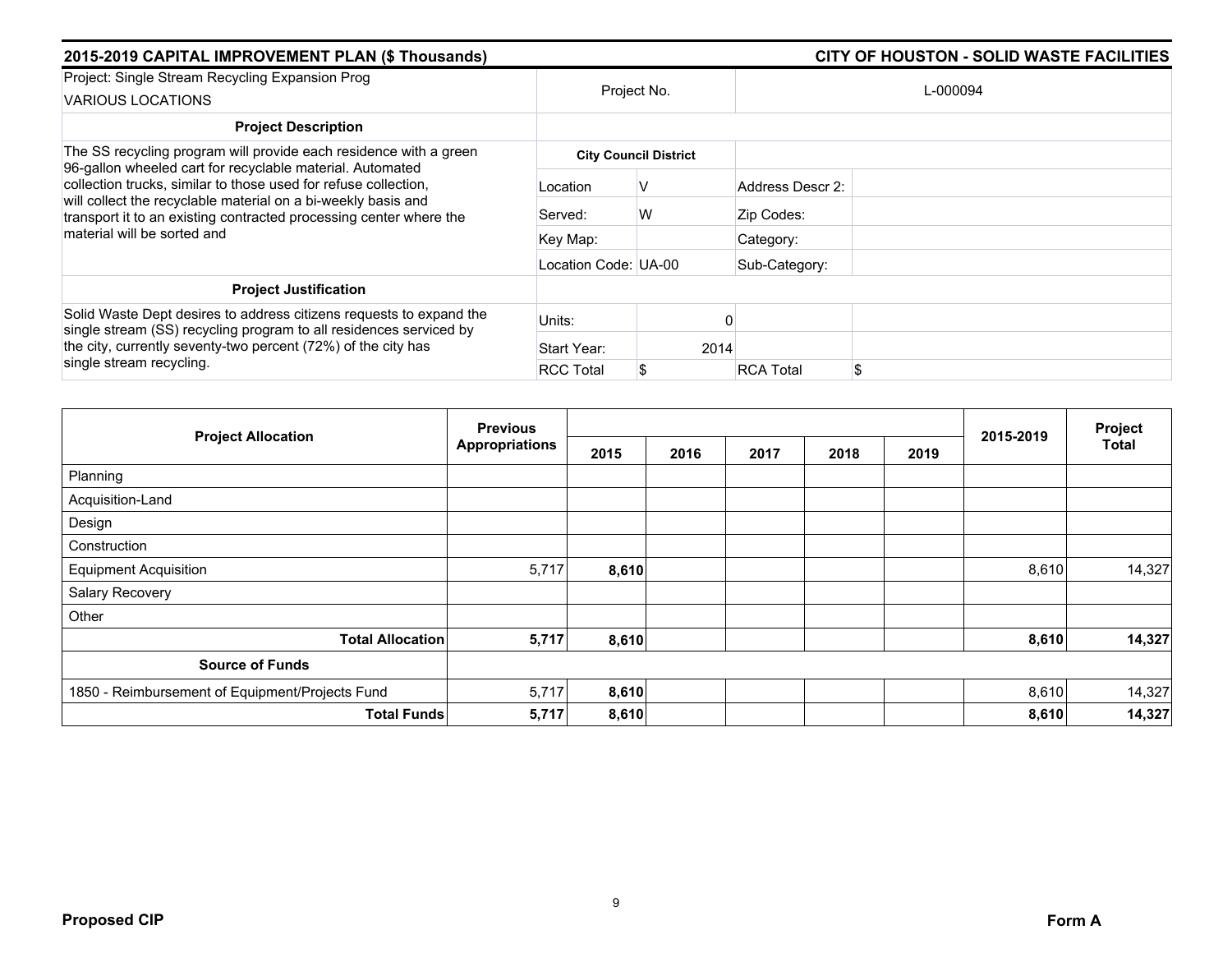| 2015-2019 CAPITAL IMPROVEMENT PLAN (\$ Thousands)                                                                                                                |                      |                              |                  |          |  |
|------------------------------------------------------------------------------------------------------------------------------------------------------------------|----------------------|------------------------------|------------------|----------|--|
| Project: Night Light & CCTV Security Provision                                                                                                                   |                      | Project No.                  |                  | L-000095 |  |
| <b>Project Description</b>                                                                                                                                       |                      |                              |                  |          |  |
| Provide night light and CCTV security provisions.                                                                                                                |                      | <b>City Council District</b> |                  |          |  |
|                                                                                                                                                                  | Location             | E                            | Address Descr 2: |          |  |
|                                                                                                                                                                  | Served:              | V                            | Zip Codes:       |          |  |
|                                                                                                                                                                  | Key Map:             |                              | Category:        |          |  |
|                                                                                                                                                                  | Location Code: UA-00 |                              | Sub-Category:    |          |  |
| <b>Project Justification</b>                                                                                                                                     |                      |                              |                  |          |  |
| The lack of security measures inhibits citizen from participating at<br>Ellington's unmanned drop-off, as well as creates opportunities for<br>illegal disposal. | Units:               |                              |                  |          |  |
|                                                                                                                                                                  | Start Year:          |                              |                  |          |  |
|                                                                                                                                                                  | <b>RCC Total</b>     | \$                           | <b>RCA Total</b> | \$.      |  |

|                                                 | <b>Previous</b>       |      |      |      | Project |      |           |              |
|-------------------------------------------------|-----------------------|------|------|------|---------|------|-----------|--------------|
| <b>Project Allocation</b>                       | <b>Appropriations</b> | 2015 | 2016 | 2017 | 2018    | 2019 | 2015-2019 | <b>Total</b> |
| Planning                                        |                       |      |      |      |         |      |           |              |
| Acquisition-Land                                |                       |      |      |      |         |      |           |              |
| Design                                          |                       |      |      | 30   |         |      | 30        | 30           |
| Construction                                    |                       |      |      | 120  |         |      | 120       | 120          |
| <b>Equipment Acquisition</b>                    |                       |      |      |      |         |      |           |              |
| Salary Recovery                                 |                       |      |      |      |         |      |           |              |
| Other                                           |                       |      |      |      |         |      |           |              |
| <b>Total Allocation</b>                         |                       |      |      | 150  |         |      | 150       | 150          |
| <b>Source of Funds</b>                          |                       |      |      |      |         |      |           |              |
| 4503 - Solid Waste Consolidated Construction Fd |                       |      |      | 150  |         |      | 150       | 150          |
| <b>Total Funds</b>                              |                       |      |      | 150  |         |      | 150       | 150          |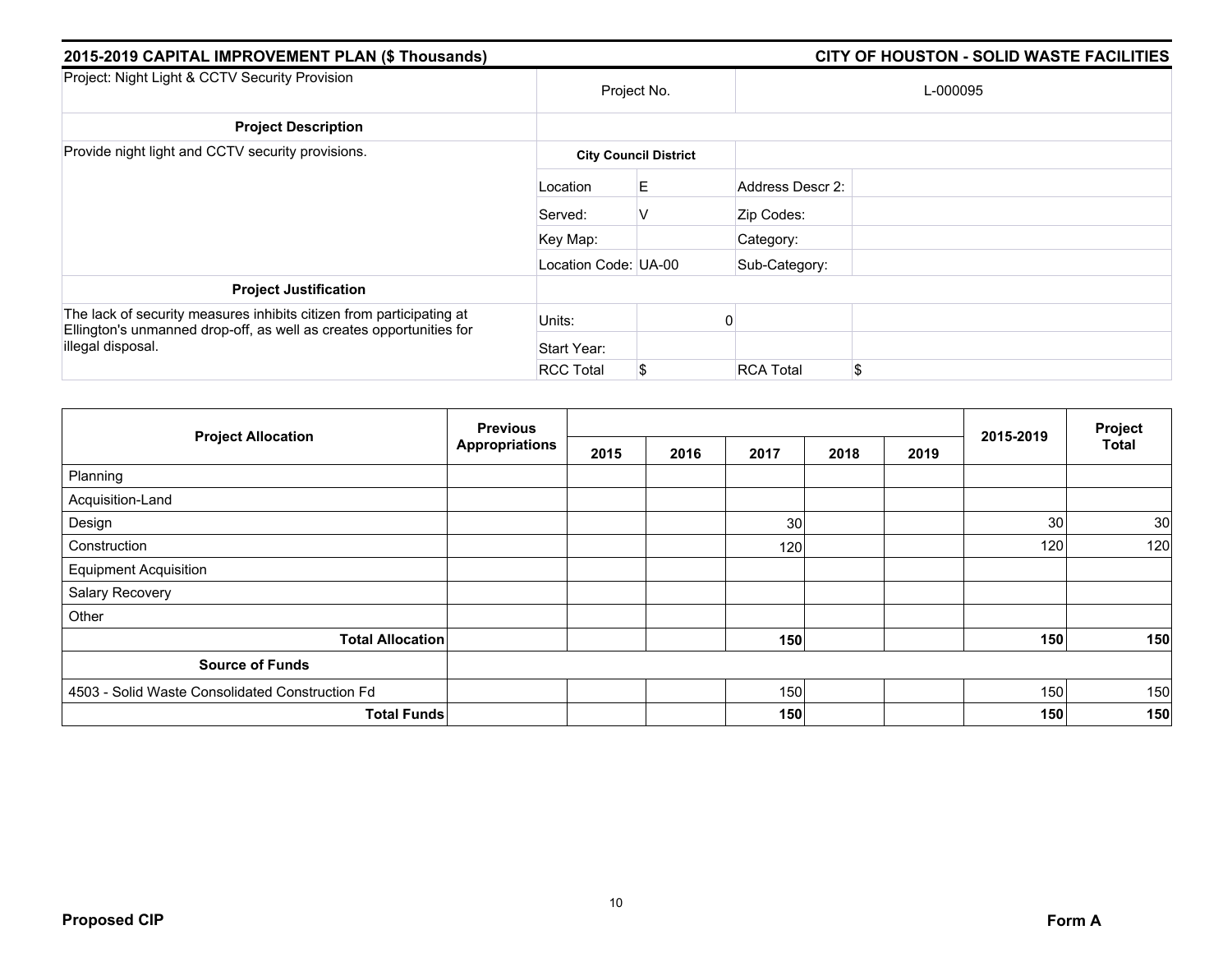| 2015-2019 CAPITAL IMPROVEMENT PLAN (\$ Thousands)                                                                                                                         |                      |                              |                  |          |  |
|---------------------------------------------------------------------------------------------------------------------------------------------------------------------------|----------------------|------------------------------|------------------|----------|--|
| Project: NW Maintenance Sprinkler System<br><b>1245 JUDIWAY STREET</b>                                                                                                    |                      | Project No.                  |                  | L-000096 |  |
| <b>Project Description</b>                                                                                                                                                |                      |                              |                  |          |  |
| Fire Protection Sprinkler System is failing and needs to be code<br>compliant, this project will address replacement, renovation, and<br>maintenance of building systems. |                      | <b>City Council District</b> |                  |          |  |
|                                                                                                                                                                           | Location             | C                            | Address Descr 2: |          |  |
|                                                                                                                                                                           | Served:              | W                            | Zip Codes:       | 77018    |  |
|                                                                                                                                                                           | Key Map:             |                              | Category:        |          |  |
|                                                                                                                                                                           | Location Code: UA-00 |                              | Sub-Category:    |          |  |
| <b>Project Justification</b>                                                                                                                                              |                      |                              |                  |          |  |
| A Facility Condition Assessment (FCA) in FY13 identified this item<br>that needs immediate attention. This item was identified as Priority                                | Units:               |                              |                  |          |  |
| 1 and defined as currently critical.                                                                                                                                      | Start Year:          |                              |                  |          |  |
|                                                                                                                                                                           | <b>RCC Total</b>     | S.                           | <b>RCA Total</b> | \$       |  |

| <b>Project Allocation</b>                       | <b>Previous</b>       |      |                 |      |      | Project |           |              |
|-------------------------------------------------|-----------------------|------|-----------------|------|------|---------|-----------|--------------|
|                                                 | <b>Appropriations</b> | 2015 | 2016            | 2017 | 2018 | 2019    | 2015-2019 | <b>Total</b> |
| Planning                                        |                       |      |                 |      |      |         |           |              |
| Acquisition-Land                                |                       |      |                 |      |      |         |           |              |
| Design                                          |                       | 50   |                 |      |      |         | 50        | 50           |
| Construction                                    |                       | 366  |                 |      |      |         | 366       | 366          |
| <b>Equipment Acquisition</b>                    |                       |      |                 |      |      |         |           |              |
| Salary Recovery                                 |                       | 55   | 14 <sub>1</sub> |      |      |         | 69        | 69           |
| Other                                           |                       |      |                 |      |      |         |           |              |
| <b>Total Allocation</b>                         |                       | 471  | 14              |      |      |         | 485       | 485          |
| <b>Source of Funds</b>                          |                       |      |                 |      |      |         |           |              |
| 4503 - Solid Waste Consolidated Construction Fd |                       | 471  | 14              |      |      |         | 485       | 485          |
| <b>Total Funds</b>                              |                       | 471  | 14              |      |      |         | 485       | 485          |